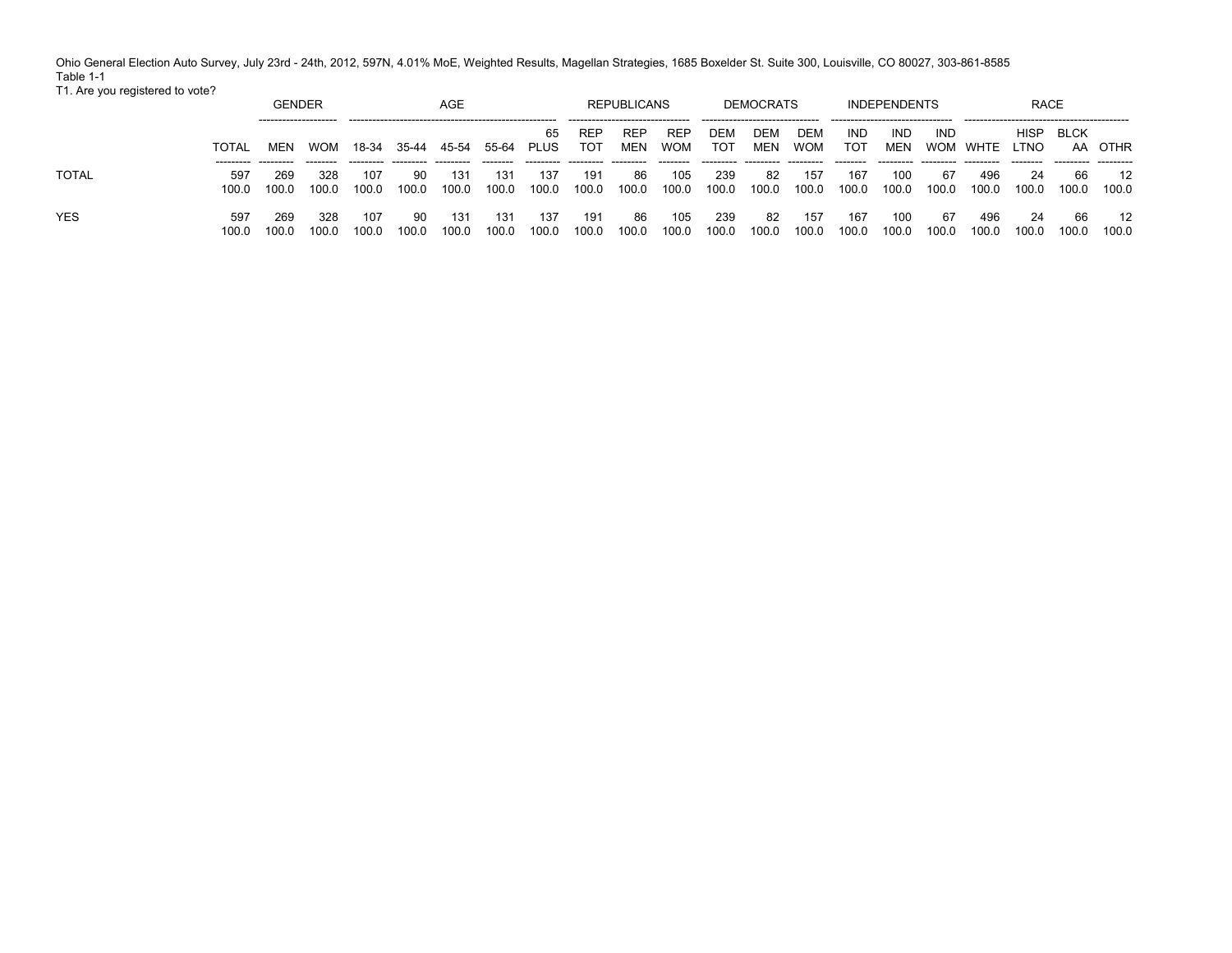Ohio General Election Auto Survey, July 23rd - 24th, 2012, 597N, 4.01% MoE, Weighted Results, Magellan Strategies, 1685 Boxelder St. Suite 300, Louisville, CO 80027, 303-861-8585 Table 2-1

T2. How likely are you to vote in the upcoming election this November?

|                         |              | <b>GENDER</b><br>-------------------- |              |              |             | AGE          |              |              | --------------------------------- | <b>REPUBLICANS</b> |                          |              | <b>DEMOCRATS</b><br>------------------------------- |                   | -------------------------------- | <b>INDEPENDENTS</b> |                          |              | <b>RACE</b>  |             |                   |
|-------------------------|--------------|---------------------------------------|--------------|--------------|-------------|--------------|--------------|--------------|-----------------------------------|--------------------|--------------------------|--------------|-----------------------------------------------------|-------------------|----------------------------------|---------------------|--------------------------|--------------|--------------|-------------|-------------------|
|                         | <b>TOTAL</b> | MEN<br>---------                      | <b>WOM</b>   | 18-34        | 35-44       | 45-54        | 55-64        | 65<br>PLUS   | REP<br>тот                        | <b>REP</b><br>MEN  | <b>REP</b><br><b>WOM</b> | DEM<br>тот   | DEM<br><b>MEN</b>                                   | DEM<br><b>WOM</b> | IND<br>тот                       | IND<br>MEN          | <b>IND</b><br><b>WOM</b> | WHTE         | HISP<br>LTNO | BLCK<br>AA  | OTHR<br>--------- |
| <b>TOTAL</b>            | 597<br>100.0 | 269<br>100.0                          | 328<br>100.0 | 107<br>100.0 | 90<br>100.0 | 131<br>100.0 | 131<br>100.0 | 137<br>100.0 | 191<br>100.0                      | 86<br>100.0        | 105<br>100.0             | 239<br>100.0 | 82<br>100.0                                         | 157<br>100.0      | 167<br>100.0                     | 100<br>100.0        | 67<br>100.0              | 496<br>100.0 | 24<br>100.0  | 66<br>100.0 | 12<br>100.0       |
| <b>EXTREMELY LIKELY</b> | 543<br>91.0  | 251<br>93.4                           | 292<br>89.0  | 93<br>86.6   | 83<br>92.3  | 117<br>89.3  | 124<br>94.2  | 126<br>92.1  | 182<br>95.0                       | 83<br>96.2         | 99<br>94.1               | 215<br>89.9  | 79<br>96.0                                          | 136<br>86.7       | 147<br>87.9                      | 89<br>88.9          | 58<br>86.4               | 448<br>90.3  | 24<br>100.0  | -60<br>91.8 | 11<br>94.1        |
| <b>VERY LIKELY</b>      | 25<br>4.1    | 8<br>3.1                              | 16<br>5.0    |              | 5.4         | 5.4          | 6<br>4.2     | 5.2          | 3.7                               | 1.5                | 6<br>5.5                 | 8<br>3.2     | 1.8                                                 | 6<br>4.0          | 10<br>6.0                        | 6<br>5.6            | 4<br>6.7                 | 20<br>4.1    |              | 5.4         | 5.9               |
| SOMEWHAT LIKELY         | 29<br>4.9    | 10<br>3.5                             | 20<br>6.0    | 14<br>13.4   | 2.3         | 5.3          | 1.6          | 4<br>2.7     | 1.3                               | 2.4                | 0.4                      | 16<br>6.9    | 2.2                                                 | 15<br>9.3         | 10<br>6.1                        | 6<br>5.6            | 6.9                      | 27<br>5.5    |              | 2.8         |                   |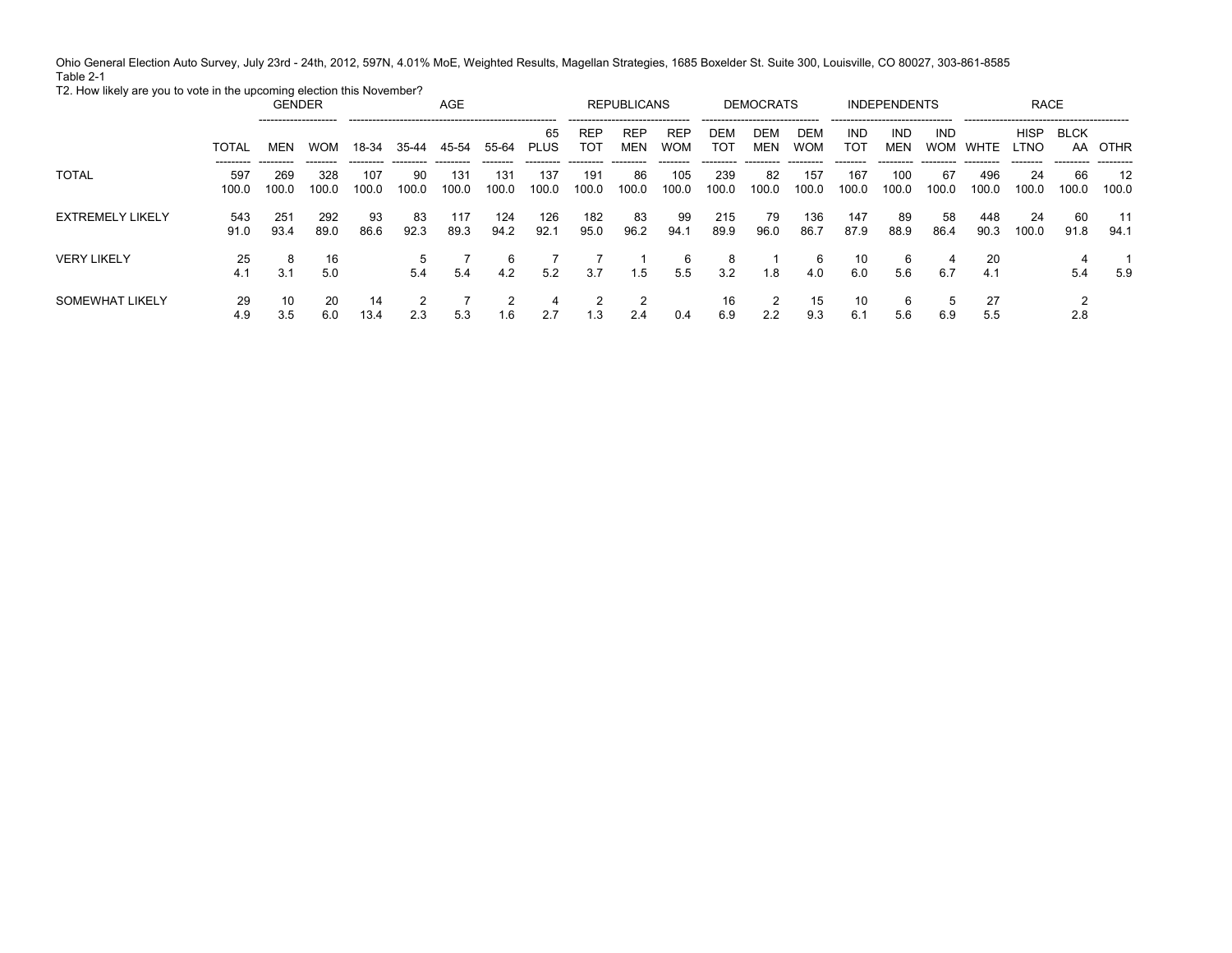Ohio General Election Auto Survey, July 23rd - 24th, 2012, 597N, 4.01% MoE, Weighted Results, Magellan Strategies, 1685 Boxelder St. Suite 300, Louisville, CO 80027, 303-861-8585 Table 3-1

T3. Do you approve or disapprove of the job John Kasich is doing as Governor?

|                                      |              | <b>GENDER</b> |              |              |             | AGE          |              |                   |                               | <b>REPUBLICANS</b>       |                          |                          | <b>DEMOCRATS</b>         |                   |                   | <b>INDEPENDENTS</b> |                          |              | <b>RACE</b>                |                   |                        |
|--------------------------------------|--------------|---------------|--------------|--------------|-------------|--------------|--------------|-------------------|-------------------------------|--------------------------|--------------------------|--------------------------|--------------------------|-------------------|-------------------|---------------------|--------------------------|--------------|----------------------------|-------------------|------------------------|
|                                      | <b>TOTAL</b> | <b>MEN</b>    | <b>WOM</b>   | 18-34        | $35 - 44$   | <br>45-54    | 55-64        | 65<br><b>PLUS</b> | <b>REP</b><br>TO <sub>1</sub> | <b>REP</b><br><b>MEN</b> | <b>REP</b><br><b>WOM</b> | <b>DEM</b><br><b>TOT</b> | <b>DEM</b><br><b>MEN</b> | DEM<br><b>WOM</b> | <b>IND</b><br>TOT | IND<br><b>MEN</b>   | <b>IND</b><br><b>WOM</b> | <b>WHTE</b>  | <b>HISP</b><br><b>LTNO</b> | <b>BLCK</b><br>AA | <b>OTHR</b>            |
| <b>TOTAL</b>                         | 597<br>100.0 | 269<br>100.0  | 328<br>100.0 | 107<br>100.0 | 90<br>100.0 | 131<br>100.0 | 131<br>100.0 | 137<br>100.0      | 191<br>100.0                  | 86<br>100.0              | 105<br>100.0             | 239<br>100.0             | 82<br>100.0              | 157<br>100.0      | 167<br>100.0      | 100<br>100.0        | 67<br>100.0              | 496<br>100.0 | 24<br>100.0                | 66<br>100.0       | 12<br>100.0            |
| <b>APPROVE</b>                       | 243<br>40.7  | 144<br>53.7   | 99<br>30.0   | 49<br>45.7   | 38<br>42.4  | 50<br>38.3   | 49<br>37.6   | 56<br>40.9        | 125<br>65.2                   | 68<br>79.3               | 56<br>53.6               | 43<br>17.9               | 22<br>27.0               | 20<br>13.0        | 76<br>45.3        | 54<br>53.5          | 22<br>32.8               | 199<br>40.3  | 21<br>86.3                 | 19<br>29.7        | 27.4                   |
| STRONGLY APPROVE                     | 162<br>27.1  | 104<br>38.8   | 57<br>17.5   | 41<br>38.3   | 23<br>25.5  | 29<br>22.4   | 33<br>25.4   | 35<br>25.5        | 93<br>48.5                    | 53<br>61.7               | 40<br>37.7               | 2.9                      | 4<br>4.6                 | 3<br>1.9          | 62<br>37.2        | 47<br>47.2          | 15<br>22.1               | 140<br>28.3  | 12<br>48.4                 | 8<br>11.7         | $\overline{2}$<br>17.8 |
| SOMEWHAT APPROVE                     | 81<br>13.6   | 40<br>14.8    | 41<br>12.6   | 8<br>7.4     | 15<br>16.9  | 21<br>15.9   | 16<br>12.3   | 21<br>15.3        | 32<br>16.7                    | 15<br>17.6               | 17<br>15.9               | 36<br>15.0               | 18<br>22.4               | 17<br>11.1        | 13<br>8.1         | 6<br>6.3            | 10.7                     | 59<br>11.9   | 9<br>37.9                  | 12<br>18.0        | 9.6                    |
| <b>DISAPPROVE</b>                    | 249<br>41.7  | 103<br>38.3   | 146<br>44.4  | 38<br>35.2   | 36<br>40.0  | 58<br>44.1   | 60<br>46.0   | 57<br>41.4        | 26<br>13.8                    | 11<br>12.8               | 15<br>14.7               | 159<br>66.7              | 54<br>65.2               | 106<br>67.5       | 63<br>37.7        | 38<br>38.3          | 25<br>36.9               | 209<br>42.2  | 3<br>13.7                  | 31<br>47.7        | 41.7                   |
| <b>STRONGLY</b><br><b>DISAPPROVE</b> | 187<br>31.4  | 80<br>29.9    | 107<br>32.5  | 38<br>35.2   | 27<br>30.3  | 40<br>30.7   | 45<br>34.0   | 37<br>27.3        | 12<br>6.1                     | 6<br>6.9                 | 6<br>5.4                 | 123<br>51.5              | 41<br>49.9               | 82<br>52.4        | 53<br>31.5        | 33<br>33.3          | 19<br>28.6               | 158<br>31.9  | 3<br>13.7                  | 22<br>33.1        | 4<br>35.0              |
| <b>SOMEWHAT</b><br><b>DISAPPROVE</b> | 61<br>10.3   | 23<br>8.4     | 39<br>11.8   |              | 9<br>9.7    | 18<br>13.4   | 16<br>12.0   | 19<br>14.1        | 15<br>7.7                     | 5<br>5.9                 | 10<br>9.2                | 36<br>15.2               | 13<br>15.3               | 24<br>15.1        | 11<br>6.3         | 5<br>4.9            | 6<br>8.3                 | 51<br>10.3   |                            | 10<br>14.5        | 6.7                    |
| NO OPINION                           | 105<br>17.7  | 21<br>8.0     | 84<br>25.6   | 21<br>19.2   | 16<br>17.7  | 23<br>17.6   | 22<br>16.4   | 24<br>17.7        | 40<br>21.0                    | 7.9                      | 33<br>31.7               | 37<br>15.4               | 6<br>7.8                 | 30<br>19.5        | 28<br>17.0        | 8<br>8.2            | 20<br>30.3               | 87<br>17.5   |                            | 15<br>22.6        | 4<br>30.9              |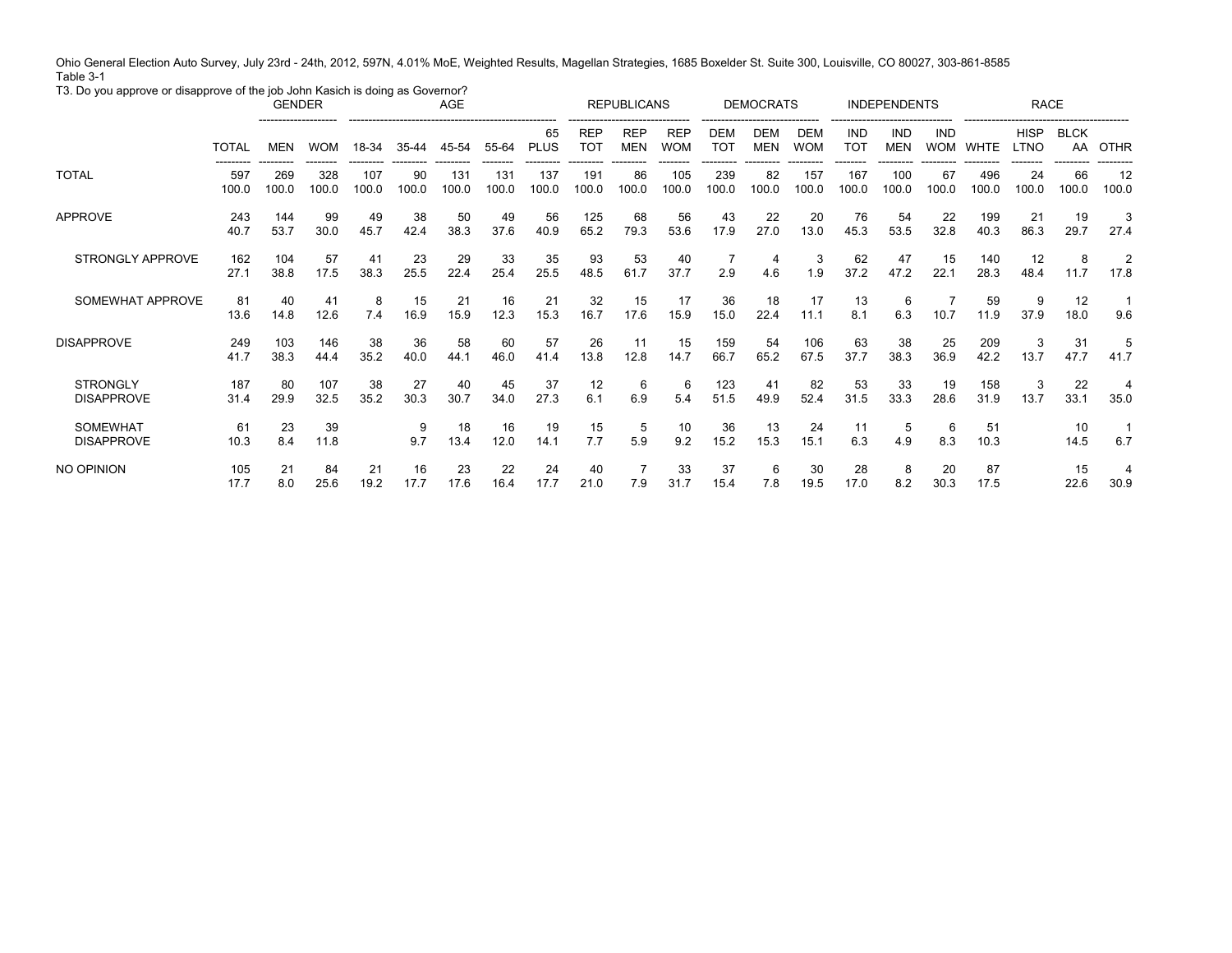Ohio General Election Auto Survey, July 23rd - 24th, 2012, 597N, 4.01% MoE, Weighted Results, Magellan Strategies, 1685 Boxelder St. Suite 300, Louisville, CO 80027, 303-861-8585 Table 4-1 T4. If the election for President were being held today, for whom would you vote if the candidates were Barack Obama, Democrat, Mitt Romney, Republican or some other candidate?

| $\sim$ 1. The coordinate the condition of the complete the couple of the content and conditional complete complete the complete the complete of the complete of the complete of the complete of the complete of the complete of |              | <b>GENDER</b> |              |              |             | AGE          |              |                   |                    | <b>REPUBLICANS</b>       |                          |              | <b>DEMOCRATS</b> |                   |                   | <b>INDEPENDENTS</b>      |                          |              | <b>RACE</b>         |             |             |
|---------------------------------------------------------------------------------------------------------------------------------------------------------------------------------------------------------------------------------|--------------|---------------|--------------|--------------|-------------|--------------|--------------|-------------------|--------------------|--------------------------|--------------------------|--------------|------------------|-------------------|-------------------|--------------------------|--------------------------|--------------|---------------------|-------------|-------------|
|                                                                                                                                                                                                                                 | <b>TOTAL</b> | MEN           | <b>WOM</b>   | 18-34        | 35-44       | 45-54        | 55-64        | 65<br><b>PLUS</b> | <b>REP</b><br>TOT  | <b>REP</b><br><b>MEN</b> | <b>REP</b><br><b>WOM</b> | DEM<br>тот   | DEM<br>MEN       | DEM<br><b>WOM</b> | <b>IND</b><br>TOT | <b>IND</b><br><b>MEN</b> | <b>IND</b><br><b>WOM</b> | WHTE         | <b>HISP</b><br>LTNO | <b>BLCK</b> | AA OTHR     |
| <b>TOTAL</b>                                                                                                                                                                                                                    | 597<br>100.0 | 269<br>100.0  | 328<br>100.0 | 107<br>100.0 | 90<br>100.0 | 131<br>100.0 | 131<br>100.0 | 137<br>100.0      | 191<br>100.0       | 86<br>100.0              | 105<br>100.0             | 239<br>100.0 | 82<br>100.0      | 157<br>100.0      | 167<br>100.0      | 100<br>100.0             | 67<br>100.0              | 496<br>100.0 | 24<br>100.0         | 66<br>100.0 | 12<br>100.0 |
| <b>BARACK OBAMA</b>                                                                                                                                                                                                             | 269<br>45.1  | 109<br>40.6   | 160<br>48.8  | 46<br>43.0   | 38<br>42.7  | 53<br>40.1   | 69<br>52.6   | 63<br>45.9        | 26<br>13.7         | 19<br>21.6               | 7.1                      | 207<br>86.6  | 68<br>82.3       | 139<br>88.8       | -36<br>21.8       | -23<br>22.7              | 14<br>20.4               | 207<br>41.9  | 3<br>13.7           | 53<br>81.4  | 5<br>42.5   |
| <b>MITT ROMNEY</b>                                                                                                                                                                                                              | 254<br>42.6  | 131<br>48.9   | 123<br>37.5  | 51<br>47.7   | 39<br>43.9  | 58<br>44.3   | 50<br>37.8   | 56<br>40.8        | 153<br>80.3        | 64<br>74.2               | 90<br>85.3               | 15<br>6.1    | 9<br>11.0        | 6<br>3.5          | 86<br>51.7        | 58<br>58.2               | 28<br>42.0               | 222<br>44.8  | 21<br>86.3          | 9<br>13.9   | 3<br>23.1   |
| OTHER CANDIDATE                                                                                                                                                                                                                 | 55<br>9.2    | 24<br>9.1     | 30<br>9.2    | 10<br>9.4    | 9.6         | 15<br>11.2   | 8<br>6.2     | 13<br>9.6         | 3.4                | 3.3                      | 4<br>3.5                 | 13<br>5.3    | 5.0              | 5.5               | 35<br>21.2        | 17<br>17.4               | 18<br>26.9               | 50<br>10.0   |                     | 1.8         | 4<br>32.8   |
| <b>UNDECIDED</b>                                                                                                                                                                                                                | 19<br>3.1    | 4<br>1.4      | 15<br>4.5    |              | 3.8         | 6<br>4.4     | 4<br>3.4     | -5<br>3.7         | $\mathbf b$<br>2.6 | 0.9                      | 4.1                      | 5<br>2.0     | 1.7              | 3<br>2.2          | 9<br>5.3          |                          | 10.8                     | 17<br>3.4    |                     | 2.9         | 1.6         |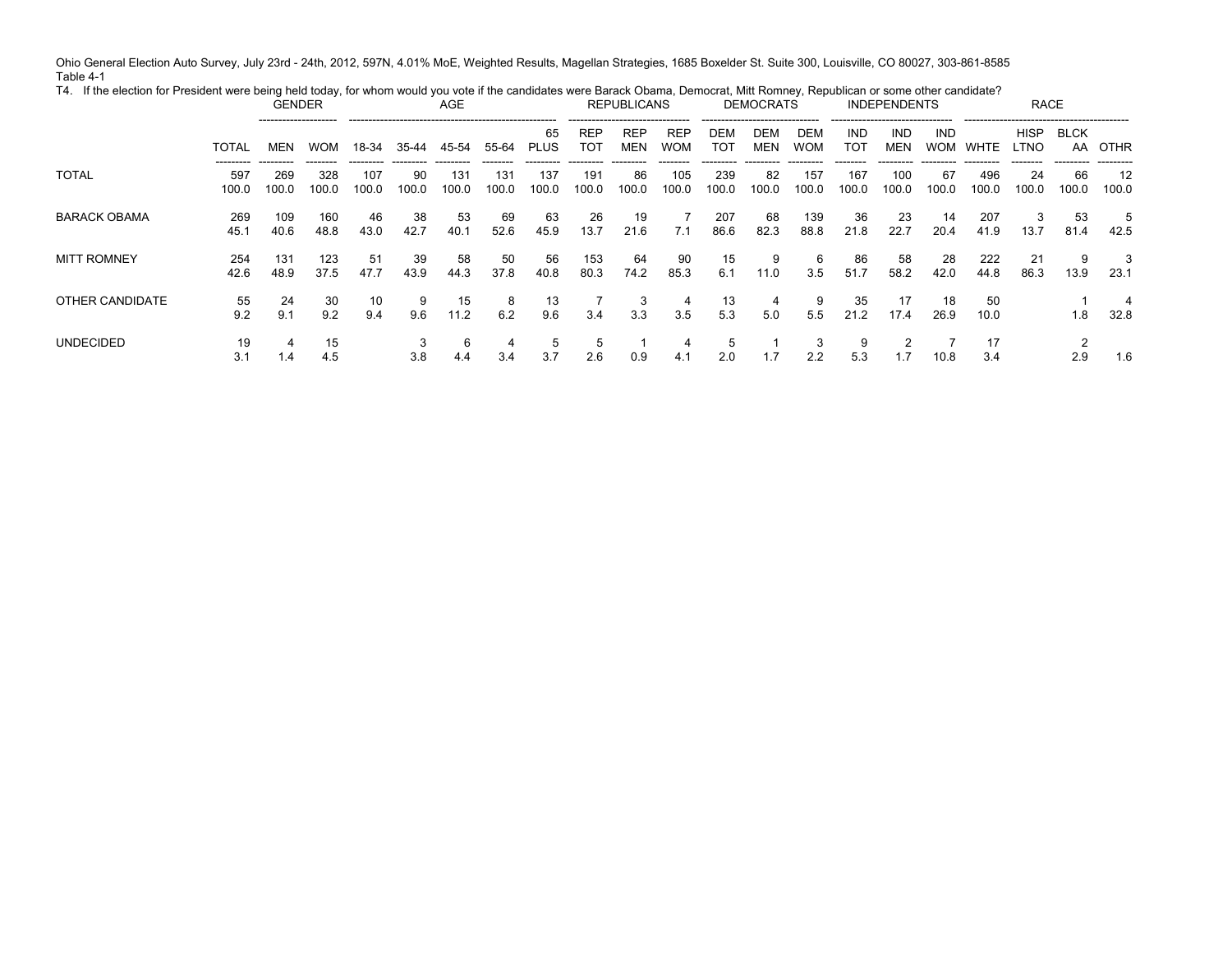Ohio General Election Auto Survey, July 23rd - 24th, 2012, 597N, 4.01% MoE, Weighted Results, Magellan Strategies, 1685 Boxelder St. Suite 300, Louisville, CO 80027, 303-861-8585 Table 5-1 T5. If the election for the United States Senate were being held today, for whom would you vote if the candidates were Sherrod Brown, Democrat, Josh Mandel, Republican or some other candidate?

|                      |                           | <b>GENDER</b><br>-------------------- |                          |                           |                           | AGE                       |                          |                           |                           | <b>REPUBLICANS</b>       |                          |                           | <b>DEMOCRATS</b>                              |                           |                          | <b>INDEPENDENTS</b><br>--------------------------------- |                           |                            | <b>RACE</b>              |                          |                          |
|----------------------|---------------------------|---------------------------------------|--------------------------|---------------------------|---------------------------|---------------------------|--------------------------|---------------------------|---------------------------|--------------------------|--------------------------|---------------------------|-----------------------------------------------|---------------------------|--------------------------|----------------------------------------------------------|---------------------------|----------------------------|--------------------------|--------------------------|--------------------------|
|                      | <b>TOTAL</b>              | MEN                                   | <b>WOM</b>               | 18-34                     | 35-44                     | 45-54                     | 55-64                    | 65<br><b>PLUS</b>         | REF<br>וסד                | <b>REP</b><br>MEN        | <b>REP</b><br><b>WOM</b> | DEM<br>тот                | -------------------------------<br>DEM<br>MEN | DEM<br><b>WOM</b>         | IND<br>TOT               | <b>IND</b><br><b>MEN</b>                                 | IND<br><b>WOM</b>         | WHTE                       | <b>HISP</b><br>LTNO      | <b>BLCK</b><br>AA        | OTHR                     |
| <b>TOTAL</b>         | ---------<br>597<br>100.0 | ---------<br>269<br>100.0             | --------<br>328<br>100.0 | ---------<br>107<br>100.0 | ----------<br>90<br>100.0 | ---------<br>131<br>100.0 | --------<br>131<br>100.0 | ---------<br>137<br>100.0 | ---------<br>191<br>100.0 | ---------<br>86<br>100.0 | --------<br>105<br>100.0 | ---------<br>239<br>100.0 | ---------<br>82<br>100.0                      | ---------<br>157<br>100.0 | --------<br>167<br>100.0 | ---------<br>100<br>100.0                                | ----------<br>67<br>100.0 | ----------<br>496<br>100.0 | ---------<br>24<br>100.0 | ---------<br>66<br>100.0 | ---------<br>12<br>100.0 |
| <b>SHERROD BROWN</b> | 271<br>45.4               | 111<br>41.3                           | 160<br>48.7              | 41<br>37.9                | 38<br>43.0                | 56<br>42.7                | 69<br>52.3               | 67<br>48.7                | 27<br>14.1                | 15<br>16.9               | 12<br>11.8               | 202<br>84.4               | 73<br>88.7                                    | 129<br>82.2               | 42<br>25.3               | -24<br>23.4                                              | 19<br>28.2                | 205<br>41.3                | 9<br>35.8                | 52<br>79.8               | 5<br>42.4                |
| <b>JOSH MANDEL</b>   | 228<br>38.2               | 124<br>46.2                           | 104<br>31.6              | 54<br>50.1                | 33<br>37.0                | 53<br>40.5                | 40<br>30.7               | 48<br>34.6                | 140<br>73.2               | 63<br>72.8               | 77<br>73.5               | 10<br>4.2                 | 5<br>5.7                                      | 5<br>3.5                  | 78<br>46.7               | 57<br>56.7                                               | 21<br>31.7                | 197<br>39.7                | 15<br>64.2               | 11<br>16.7               | 6<br>46.2                |
| OTHER CANDIDATE      | 70<br>11.8                | 30<br>11.1                            | 41<br>12.4               | 6.9                       | 15<br>16.2                | 17<br>12.7                | 17<br>13.1               | 15<br>10.7                | 15<br>8.0                 | 8.7                      | 8<br>7.4                 | 22<br>9.4                 | 5.0                                           | 18<br>11.7                | -33<br>19.6              | 18<br>18.1                                               | 15<br>21.8                | 68<br>13.7                 |                          | 1.5                      | 11.4                     |
| <b>UNDECIDED</b>     | 28<br>4.6                 | 4<br>$\mathsf{I}$ .4                  | 24<br>7.3                | 6<br>5.1                  | 3<br>3.8                  | 5<br>4.1                  | ರಿ<br>3.9                | 8<br>6.0                  | 9<br>4.7                  | 1.6                      | 8<br>7.3                 | b<br>2.0                  | 0.7                                           | 4<br>2.6                  | 14<br>8.4                | . . 8                                                    | 12<br>18.3                | 26<br>5.2                  |                          | 2.6                      |                          |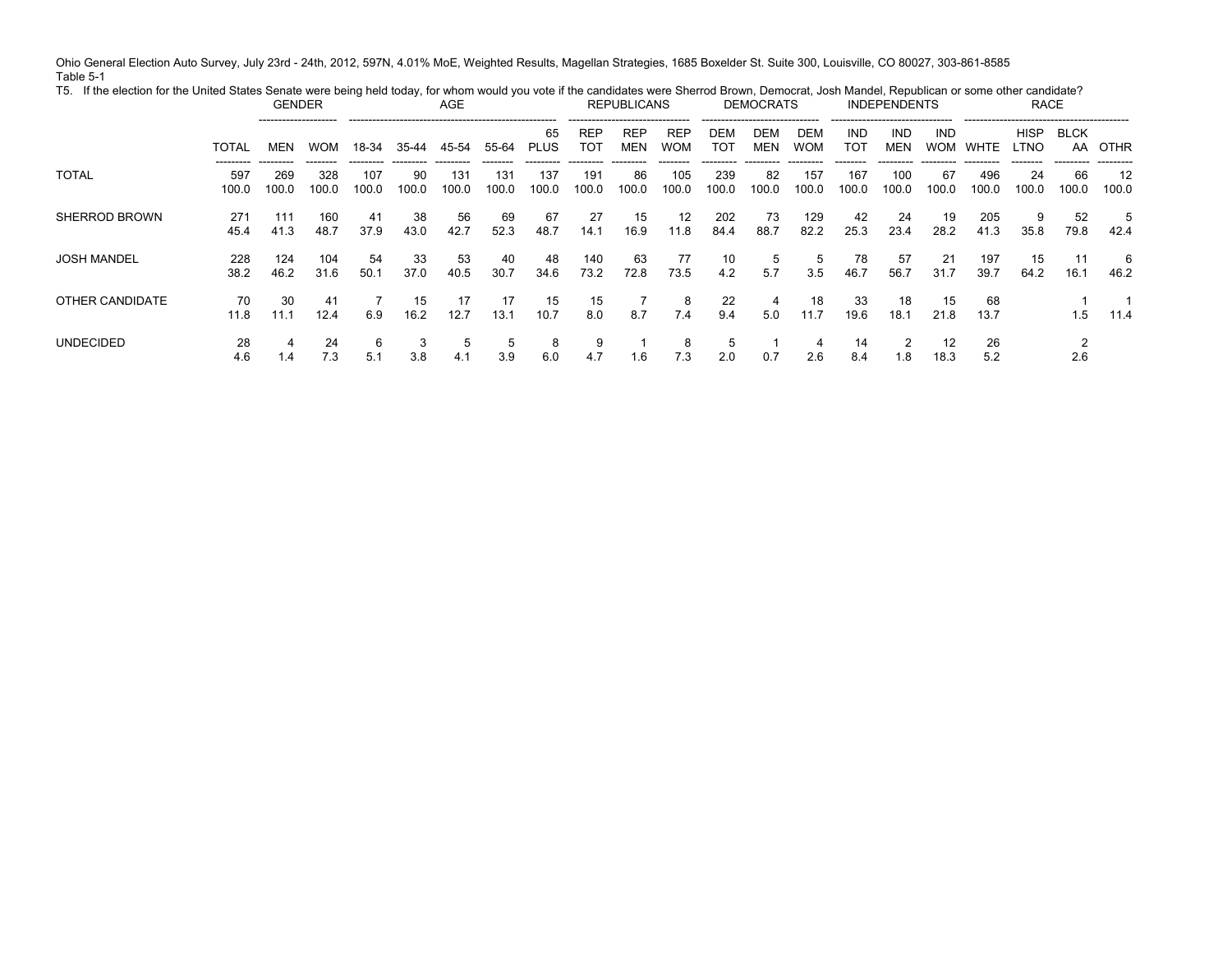Ohio General Election Auto Survey, July 23rd - 24th, 2012, 597N, 4.01% MoE, Weighted Results, Magellan Strategies, 1685 Boxelder St. Suite 300, Louisville, CO 80027, 303-861-8585 Table 6-1

| ັ                |                           | <b>GENDER</b><br>-------------------- |                          |              |                                             | <b>AGE</b>   |                           | $\sim$ $\sim$              |                            | <b>REPUBLICANS</b><br>------------------------------- |                          |                           | <b>DEMOCRATS</b>                                            |                           | --------------------------------- | <b>INDEPENDENTS</b>       |                   |              | <b>RACE</b>              |                           |                           |
|------------------|---------------------------|---------------------------------------|--------------------------|--------------|---------------------------------------------|--------------|---------------------------|----------------------------|----------------------------|-------------------------------------------------------|--------------------------|---------------------------|-------------------------------------------------------------|---------------------------|-----------------------------------|---------------------------|-------------------|--------------|--------------------------|---------------------------|---------------------------|
|                  | <b>TOTAL</b>              | MEN                                   | <b>WOM</b>               | 18-34        | 35-44                                       | 45-54        | 55-64                     | 65<br><b>PLUS</b>          | <b>REP</b><br>тот          | <b>REP</b><br>MEN                                     | <b>REP</b><br>WOM        | <b>DEM</b><br>тот         | -------------------------------<br><b>DEM</b><br><b>MEN</b> | DEM<br><b>WOM</b>         | IND<br>тот                        | <b>IND</b><br>MEN         | IND<br><b>WOM</b> | WHTE         | <b>HISP</b><br>LTNO      | <b>BLCK</b><br>AA         | OTHR                      |
| <b>TOTAL</b>     | ---------<br>597<br>100.0 | ---------<br>269<br>100.0             | --------<br>328<br>100.0 | 107<br>100.0 | ---------- --------- -------<br>90<br>100.0 | 131<br>100.0 | ---------<br>131<br>100.0 | ----------<br>137<br>100.0 | ----------<br>19′<br>100.0 | ----------<br>86<br>100.0                             | --------<br>105<br>100.0 | ---------<br>239<br>100.0 | ---------<br>-82<br>100.0                                   | ---------<br>157<br>100.0 | --------<br>167<br>100.0          | ---------<br>100<br>100.0 | 67<br>100.0       | 496<br>100.0 | ---------<br>24<br>100.0 | ----------<br>66<br>100.0 | ----------<br>12<br>100.0 |
| TOO HIGH         | 297<br>49.7               | 150<br>55.8                           | 147<br>44.6              | -54<br>49.9  | 54<br>60.1                                  | 72<br>54.8   | 57<br>43.8                | 60<br>43.5                 | 106<br>55.4                | -53<br>62.2                                           | 52<br>49.8               | 96<br>40.4                | 33<br>40.1                                                  | 64<br>40.5                | 94<br>56.5                        | 64<br>63.3                | -31<br>46.2       | 239<br>48.2  | 18<br>76.9               | 35<br>52.8                | 5<br>40.3                 |
| JUST ABOUT RIGHT | 249<br>41.7               | 98<br>36.4                            | 15 <sup>′</sup><br>46.1  | 41<br>38.5   | -33<br>37.4                                 | 50<br>37.7   | 64<br>48.6                | 61<br>44.3                 | 76<br>39.6                 | 29<br>33.1                                            | 47<br>44.8               | 120<br>50.2               | 41<br>50.4                                                  | 79<br>50.1                | 54<br>32.1                        | -28<br>27.7               | 26<br>38.7        | 214<br>43.2  | 2<br>9.4                 | 29<br>43.8                | 4<br>35.7                 |
| <b>TOO LOW</b>   | 28<br>4.8                 | 16<br>6.0                             | 12<br>3.8                | 6.4          |                                             | 9<br>6.7     | b.<br>3.9                 | 8<br>5.5                   | 2.9                        | 4.0                                                   | 2<br>1.9                 | 14<br>5.7                 | 6<br>7.8                                                    | 4.5                       | 9<br>5.6                          | 6<br>6.1                  | 5.<br>4.9         | 22<br>4.5    | 3<br>13.7                |                           | 3<br>22.5                 |
| NO OPINION       | 23<br>3.8                 | 5<br>1.8                              | 18<br>5.5                | 6<br>5.1     | 2.5                                         | 0.8          | 3.7                       | 9<br>6.7                   | 2.2                        | 0.6                                                   | 3.5                      | 9<br>3.7                  |                                                             | 4.8                       | 10<br>5.8                         | 3<br>3.0                  | 10.2              | 20<br>4.1    |                          |                           | 1.5                       |

T6. Thinking now about state income taxes...Do you think Ohio's state income taxes are too high, too low or just about right?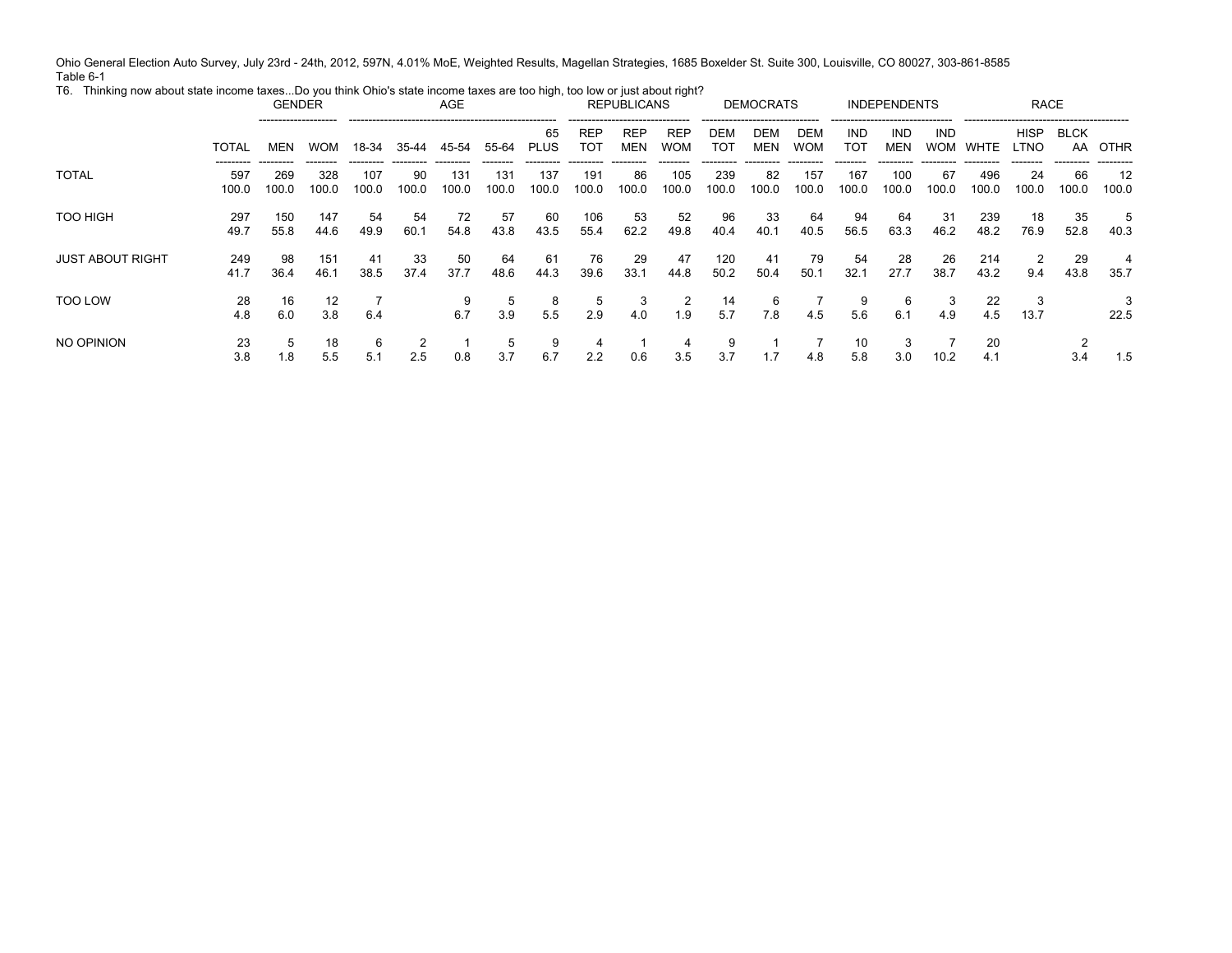Ohio General Election Auto Survey, July 23rd - 24th, 2012, 597N, 4.01% MoE, Weighted Results, Magellan Strategies, 1685 Boxelder St. Suite 300, Louisville, CO 80027, 303-861-8585 Table 7-1

T7. As you may know, Governor Kasich would like to increase the severance tax on oil and gas production to pay for a state income tax reduction. Some people say taxes imposed on energy production are ultimately just passed on to consumers WHILE others say taxes on energy production are paid by energy companies and not passed on to consumers. Which statement comes closer to your point of view?

|                                   |                           | <b>GENDER</b> |              |              |             | AGE          |              |                   |                   | <b>REPUBLICANS</b> |                          |              | <b>DEMOCRATS</b><br>-------------------------------- |                   |              | <b>INDEPENDENTS</b> |                          |              | <b>RACE</b>          |                   |             |
|-----------------------------------|---------------------------|---------------|--------------|--------------|-------------|--------------|--------------|-------------------|-------------------|--------------------|--------------------------|--------------|------------------------------------------------------|-------------------|--------------|---------------------|--------------------------|--------------|----------------------|-------------------|-------------|
|                                   | <b>TOTAL</b>              | MEN           | <b>WOM</b>   | 18-34        | 35-44       | 45-54        | 55-64        | 65<br><b>PLUS</b> | <b>REF</b><br>וסד | <b>REF</b><br>MEN  | <b>REF</b><br><b>WOM</b> | DEM<br>тот   | DEN<br>MEN                                           | DEM<br><b>WOM</b> | IND<br>וסד   | <b>IND</b><br>MEN   | <b>IND</b><br><b>WOM</b> | WHTE         | <b>HISP</b><br>LTNO. | <b>BLCK</b><br>AA | OTHR        |
| <b>TOTAL</b>                      | ---------<br>597<br>100.0 | 269<br>100.0  | 328<br>100.0 | 107<br>100.0 | 90<br>100.0 | 131<br>100.0 | 131<br>100.0 | 137<br>100.0      | 191<br>100.0      | 86<br>100.0        | 105<br>100.0             | 239<br>100.0 | 82<br>100.0                                          | 157<br>100.0      | 167<br>100.0 | 100<br>100.0        | 67<br>100.0              | 496<br>100.0 | 24<br>100.0          | 66<br>100.0       | 12<br>100.0 |
| PASSED TO CONSUMERS               | 432<br>72.3               | 200<br>74.5   | 232<br>70.6  | 65<br>60.2   | 61<br>68.2  | 108<br>82.2  | 103<br>78.4  | 95<br>69.2        | 142<br>74.4       | 69<br>80.5         | 73<br>69.3               | 163<br>68.2  | 55<br>66.7                                           | 108<br>69.0       | 127<br>75.9  | 76<br>75.6          | 51<br>76.2               | 368<br>74.2  | 18<br>74.8           | 39<br>59.0        | 8<br>63.0   |
| NOT PASSED TO<br><b>CONSUMERS</b> | 99<br>16.6                | 45<br>16.6    | 54<br>16.5   | 40<br>37.3   | 18.5        | 11<br>8.1    | 16<br>12.4   | 15<br>11.2        | 29<br>15.4        | 8<br>9.1           | 22<br>20.5               | 49<br>20.6   | 23<br>28.6                                           | 26<br>16.4        | 21<br>12.3   | 13<br>13.3          | 10.7                     | 80<br>16.1   |                      | 19<br>28.8        | 2.4         |
| NO OPINION                        | 66<br>11.7                | 24<br>8.9     | 42<br>12.9   | 3<br>2.5     | 12<br>13.3  | 13<br>9.7    | 12<br>9.2    | 27<br>19.5        | 20<br>10.3        | 9<br>10.4          | 11<br>10.2               | 27<br>11.2   | 4<br>4.7                                             | 23<br>14.6        | 20<br>11.9   | 11.                 | 9<br>13.0                | 48<br>9.7    | 6<br>25.2            | 8<br>12.2         | 4<br>34.7   |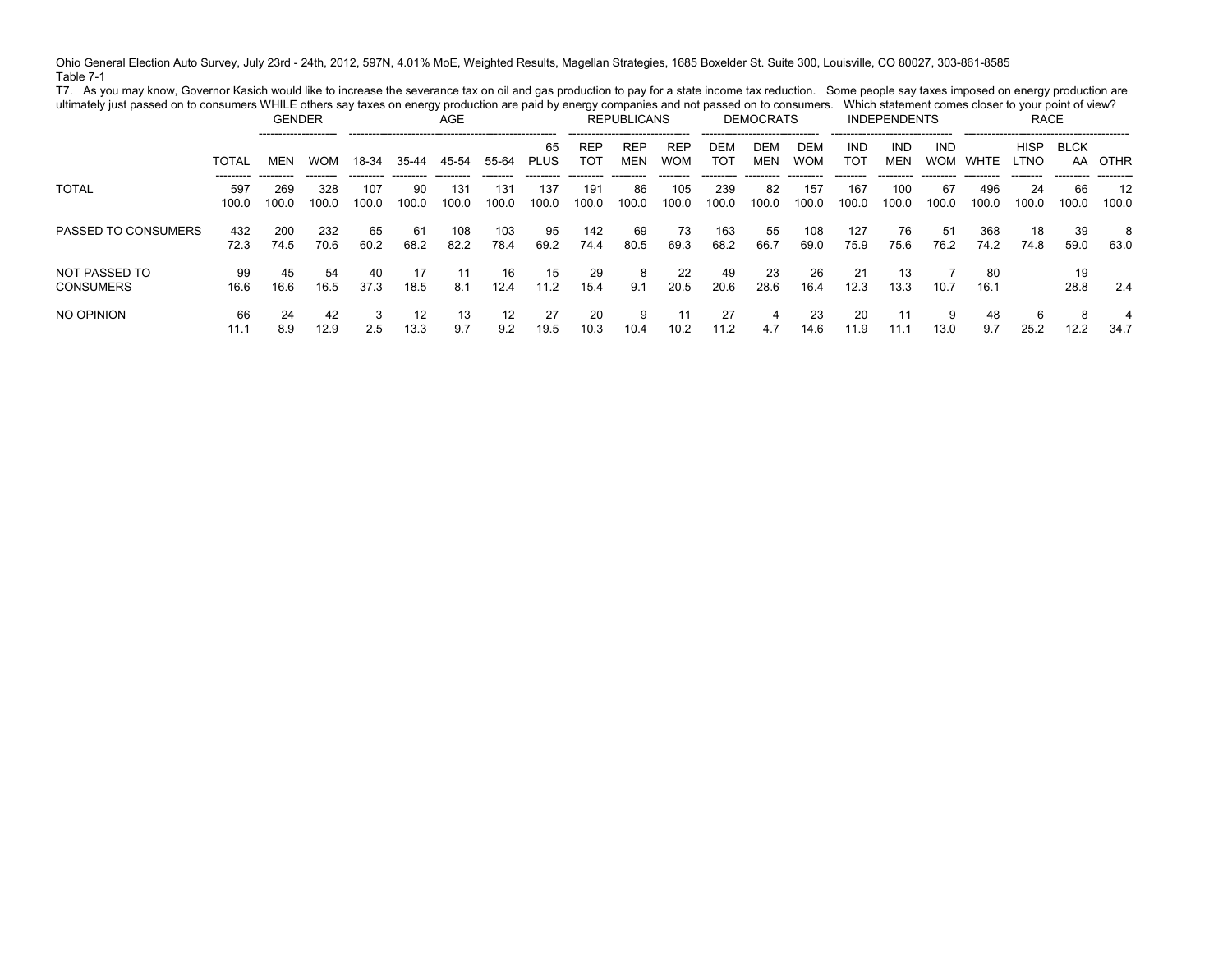Ohio General Election Auto Survey, July 23rd - 24th, 2012, 597N, 4.01% MoE, Weighted Results, Magellan Strategies, 1685 Boxelder St. Suite 300, Louisville, CO 80027, 303-861-8585 Table 8-1

T8. What impact do you think increasing the severance tax on oil and gas production will have on creating jobs in Ohio? Do you think it will make it easier or harder to create jobs, or will it not have an impact on job creation at all?

|                                      |              | <b>GENDER</b> |              |              |             | <b>AGE</b>   |              |                   |                   | <b>REPUBLICANS</b>       |                          |              | <b>DEMOCRATS</b> |                   |                   | <b>INDEPENDENTS</b>      |                   |              | <b>RACE</b>         |                   |             |
|--------------------------------------|--------------|---------------|--------------|--------------|-------------|--------------|--------------|-------------------|-------------------|--------------------------|--------------------------|--------------|------------------|-------------------|-------------------|--------------------------|-------------------|--------------|---------------------|-------------------|-------------|
|                                      | <b>TOTAL</b> | <b>MEN</b>    | <b>WOM</b>   | 18-34        | 35-44       | 45-54        | 55-64        | 65<br><b>PLUS</b> | <b>REF</b><br>TOT | <b>REP</b><br><b>MEN</b> | <b>REF</b><br><b>WOM</b> | DEN<br>TOT   | DEM<br>MEN       | DEM<br><b>WOM</b> | <b>IND</b><br>тот | <b>IND</b><br><b>MEN</b> | IND<br><b>WOM</b> | WHTE         | <b>HISP</b><br>.TNO | <b>BLCK</b><br>AA | OTHR        |
| <b>TOTAL</b>                         | 597<br>100.0 | 269<br>100.0  | 328<br>100.0 | 107<br>100.0 | 90<br>100.0 | 131<br>100.0 | 131<br>100.0 | 137<br>100.0      | 191<br>100.0      | 86<br>100.0              | 105<br>100.0             | 239<br>100.0 | 82<br>100.0      | 157<br>100.0      | 167<br>100.0      | 100<br>100.0             | 67<br>100.0       | 496<br>100.0 | 24<br>100.0         | 66<br>100.0       | 12<br>100.0 |
| <b>HARDER CREATING JOBS</b>          | 236<br>39.6  | 99<br>36.8    | 137<br>41.9  | 45<br>41.7   | 36<br>40.6  | 58<br>43.9   | 45<br>34.6   | 52<br>38.0        | 55<br>28.7        | 21<br>24.5               | 34<br>32.2               | 114<br>47.8  | 34<br>40.8       | 81<br>51.4        | 67<br>40.4        | 44<br>44.2               | 23<br>34.6        | 193<br>38.9  | 39.1                | -31<br>47.6       | -3<br>26.5  |
| NO IMPACT ON CREATING<br><b>JOBS</b> | 219<br>36.7  | 101<br>37.7   | 118<br>35.9  | 30<br>27.7   | 27<br>30.6  | 50<br>37.9   | 63<br>48.3   | 49<br>35.6        | 79<br>41.1        | 31<br>36.2               | 47<br>45.2               | 75<br>31.2   | 32<br>39.5       | 42<br>26.9        | 66<br>39.6        | 38<br>37.6               | 28<br>42.6        | 189<br>38.1  | 9<br>35.8           | 18<br>27.0        | 4<br>37.4   |
| <b>EASIER CREATING JOBS</b>          | 83<br>13.8   | 55<br>20.3    | 28<br>8.6    | 27<br>24.7   | 12<br>13.2  | 13<br>9.8    | 15<br>11.1   | 17<br>12.3        | -34<br>18.0       | 28<br>32.4               | -6<br>6.1                | 26<br>10.9   | 12<br>14.9       | 14<br>8.8         | 22<br>13.3        | 14<br>14.4               | 8<br>11.8         | 65<br>13.2   | 9.4                 | 16.7              | 4<br>34.7   |
| NO OPINION                           | 59<br>9.8    | 14<br>5.1     | 45<br>13.7   | 6<br>5.9     | 14<br>15.6  | 11<br>8.5    | 8<br>6.0     | 19<br>14.1        | 23<br>12.2        | 6<br>6.9                 | 17<br>16.5               | 24<br>10.1   | 4.8              | 20<br>12.9        | 11<br>6.7         | 3.9                      | 11.0              | 49<br>9.9    | 4<br>15.8           | 6<br>8.7          | 1.5         |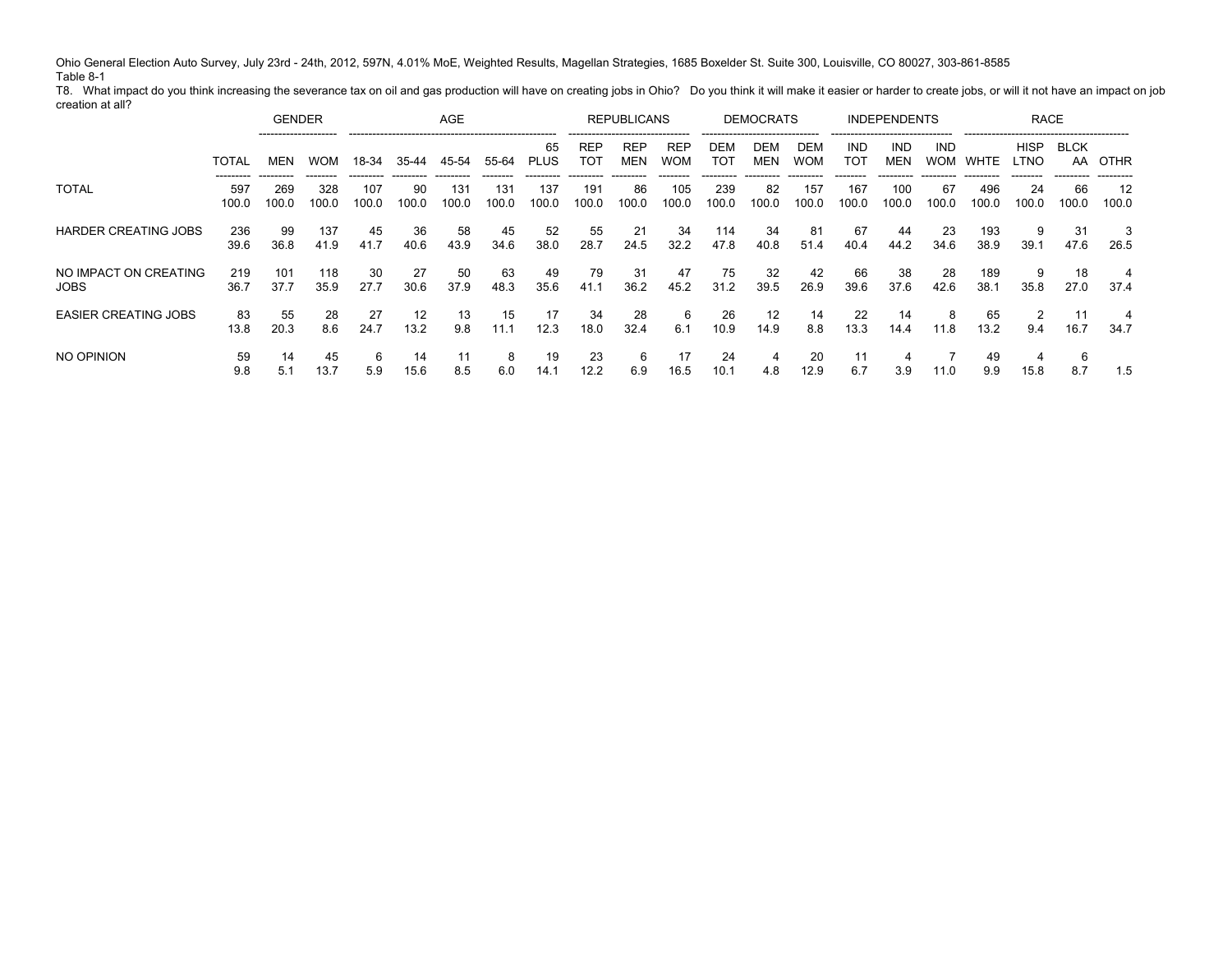Ohio General Election Auto Survey, July 23rd - 24th, 2012, 597N, 4.01% MoE, Weighted Results, Magellan Strategies, 1685 Boxelder St. Suite 300, Louisville, CO 80027, 303-861-8585 Table 9-1 T9. With states other than Ohio finding new oil and gas deposits, what impact do you think increased severance taxes on oil and gas production will have on attracting energy companies to Ohio?

|               |              | <b>GENDER</b> |              |              |             | <b>AGE</b>   |              |                   | .                 | <b>REPUBLICANS</b> |                          |              | <b>DEMOCRATS</b> |                   |              | <b>INDEPENDENTS</b> |                          |              | <b>RACE</b>         |                   |                          |
|---------------|--------------|---------------|--------------|--------------|-------------|--------------|--------------|-------------------|-------------------|--------------------|--------------------------|--------------|------------------|-------------------|--------------|---------------------|--------------------------|--------------|---------------------|-------------------|--------------------------|
|               | TOTAL        | MEN           | <b>WOM</b>   | 18-34        | 35-44       | 45-54        | 55-64        | 65<br><b>PLUS</b> | <b>REP</b><br>TOT | REP<br><b>MEN</b>  | <b>REP</b><br><b>WOM</b> | DEM<br>TOT   | DEM<br>MEN       | DEM<br><b>WOM</b> | IND<br>TOT   | IND<br>MEN          | <b>IND</b><br><b>WOM</b> | WHTE         | HISP<br><b>LTNO</b> | <b>BLCK</b><br>AA | OTHR                     |
| <b>TOTAL</b>  | 597<br>100.0 | 269<br>100.0  | 328<br>100.0 | 107<br>100.0 | 90<br>100.0 | 131<br>100.0 | 131<br>100.0 | 137<br>100.0      | 191<br>100.0      | 86<br>100.0        | 105<br>100.0             | 239<br>100.0 | 82<br>100.0      | 157<br>100.0      | 167<br>100.0 | 100<br>100.0        | 67<br>100.0              | 496<br>100.0 | 24<br>100.0         | 66<br>100.0       | ---------<br>12<br>100.0 |
| <b>HARDER</b> | 260<br>43.6  | 107<br>40.0   | 153<br>46.5  | 46<br>42.8   | 31<br>34.2  | 64<br>48.4   | 68<br>52.0   | 51<br>37.5        | 69<br>36.0        | -29<br>33.4        | 40<br>38.2               | 126<br>52.6  | 40<br>48.8       | 86<br>54.7        | 66<br>39.2   | -39<br>38.4         | -27<br>40.4              | 222<br>44.9  |                     | 32<br>49.0        | 6<br>46.2                |
| NO DIFFERENCE | 193<br>32.3  | 102<br>38.1   | 90<br>27.5   | 28<br>25.9   | 37<br>41.8  | 36<br>27.8   | 43<br>32.5   | 49<br>35.3        | 63<br>32.8        | 25<br>28.7         | 38<br>36.1               | 61<br>25.6   | 31<br>38.1       | 30<br>19.1        | 69<br>41.3   | 46<br>46.2          | 23<br>34.0               | 163<br>33.0  | 9<br>35.8           | 18<br>27.0        | 3<br>27.3                |
| <b>EASIER</b> | 70<br>11.8   | 43<br>16.1    | 27<br>8.2    | 22<br>20.2   | 6.1         | 20<br>15.3   | 10<br>7.3    | 13<br>9.7         | -31<br>16.2       | 25<br>28.5         | 6<br>6.2                 | 22<br>9.2    | 8.4              | 15<br>9.6         | 17<br>10.3   | 12<br>11.9          | 5<br>7.9                 | 47<br>9.5    | 12<br>48.4          | 9<br>13.4         | 3<br>22.5                |
| NO OPINION    | 74<br>12.4   | 15<br>5.7     | 58<br>17.8   | 12<br>11.1   | 16<br>17.9  | 11<br>8.5    | 11<br>8.2    | 24<br>17.5        | 29<br>15.0        | -8<br>9.3          | 21<br>19.6               | 30<br>12.5   | 4                | 26<br>16.6        | 15<br>9.2    | 3<br>3.5            | 12<br>17.7               | 63<br>12.7   | 4<br>15.8           | 10.6              | 4.0                      |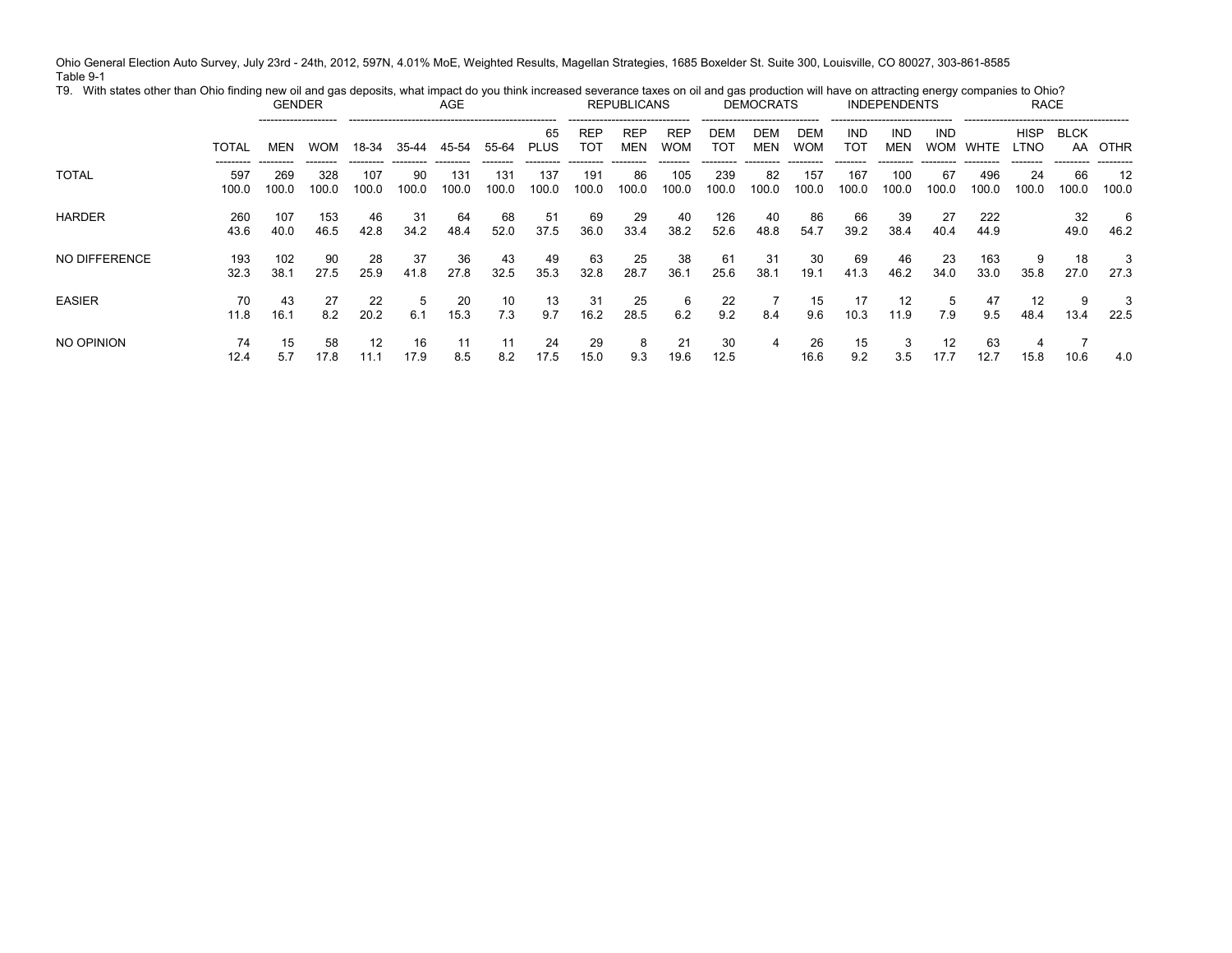Ohio General Election Auto Survey, July 23rd - 24th, 2012, 597N, 4.01% MoE, Weighted Results, Magellan Strategies, 1685 Boxelder St. Suite 300, Louisville, CO 80027, 303-861-8585 Table 10-1

T10. Do you agree or disagree with Governor Kasich's plan?

|                                    |              | <b>GENDER</b> |              |              |             | AGE          |              |                   |                               | <b>REPUBLICANS</b>       |                          |                          | <b>DEMOCRATS</b>         |                   |                          | <b>INDEPENDENTS</b>      |                          |              | <b>RACE</b>         |                       |                        |
|------------------------------------|--------------|---------------|--------------|--------------|-------------|--------------|--------------|-------------------|-------------------------------|--------------------------|--------------------------|--------------------------|--------------------------|-------------------|--------------------------|--------------------------|--------------------------|--------------|---------------------|-----------------------|------------------------|
|                                    | <b>TOTAL</b> | <b>MEN</b>    | <b>WOM</b>   | 18-34        | $35 - 44$   | 45-54        | 55-64        | 65<br><b>PLUS</b> | <b>REP</b><br>TO <sub>1</sub> | <b>REP</b><br><b>MEN</b> | <b>REP</b><br><b>WON</b> | <b>DEM</b><br><b>TOT</b> | <b>DEM</b><br><b>MEN</b> | DEM<br><b>WOM</b> | <b>IND</b><br><b>TOT</b> | <b>IND</b><br><b>MEN</b> | <b>IND</b><br><b>WOM</b> | <b>WHTE</b>  | <b>HISP</b><br>LTNO | <b>BLCK</b><br>AA     | <b>OTHR</b>            |
| <b>TOTAL</b>                       | 597<br>100.0 | 269<br>100.0  | 328<br>100.0 | 107<br>100.0 | 90<br>100.0 | 131<br>100.0 | 131<br>100.0 | 137<br>100.0      | 191<br>100.0                  | 86<br>100.0              | 105<br>100.0             | 239<br>100.0             | 82<br>100.0              | 157<br>100.0      | 167<br>100.0             | 100<br>100.0             | 67<br>100.0              | 496<br>100.0 | 24<br>100.0         | 66<br>100.0           | 12<br>100.0            |
| AGREE                              | 138<br>23.1  | 86<br>31.9    | 52<br>15.9   | 41<br>38.3   | 16<br>18.1  | 29<br>22.0   | 24<br>18.5   | 27<br>20.0        | 73<br>38.3                    | 43<br>50.2               | 30<br>28.4               | 18<br>7.7                | 8.1                      | 12<br>7.5         | 46<br>27.8               | 36<br>35.6               | 11<br>16.1               | 112<br>22.6  | 12<br>48.4          | 13<br>19.8            | 11.7                   |
| <b>STRONGLY AGREE</b>              | 90<br>15.1   | 61<br>22.6    | 29<br>8.9    | 35<br>32.7   | 7.7         | 19<br>14.6   | 11<br>8.0    | 18<br>13.3        | 48<br>25.0                    | 32<br>37.1               | 16<br>15.2               | 11<br>4.7                | 5<br>6.2                 | 6<br>3.9          | 31<br>18.4               | 24<br>23.5               | 10.8                     | 67<br>13.5   | 12<br>48.4          | 11<br>16.5            | 6.3                    |
| SOMEWHAT AGREE                     | 48<br>8.1    | 25<br>9.3     | 23<br>7.0    | 6<br>5.6     | 9<br>10.4   | 10<br>7.4    | 14<br>10.5   | 9<br>6.7          | 25<br>13.2                    | 11<br>13.1               | 14<br>13.3               | 3.0                      | 2<br>1.9                 | 6<br>3.6          | 16<br>9.4                | 12<br>12.1               | 4<br>5.3                 | 45<br>9.1    |                     | $\overline{2}$<br>3.3 | 5.4                    |
| <b>DISAGREE</b>                    | 264<br>44.2  | 113<br>41.9   | 151<br>46.1  | 43<br>39.9   | 40<br>45.1  | 66<br>50.5   | 61<br>46.4   | 53<br>38.9        | 42<br>22.2                    | 19<br>21.9               | 24<br>22.6               | 155<br>65.1              | 57<br>69.5               | 98<br>62.8        | 66<br>39.5               | 37<br>36.5               | 29<br>43.9               | 221<br>44.6  | 3<br>13.7           | 38<br>57.2            | $\overline{2}$<br>18.7 |
| <b>STRONGLY DISAGREE</b>           | 175<br>29.3  | 75<br>28.1    | 100<br>30.3  | 33<br>30.8   | 31<br>35.1  | 36<br>27.0   | 41<br>31.2   | 34<br>24.7        | 21<br>10.9                    | 10<br>11.8               | 11<br>10.2               | 114<br>47.7              | 41<br>50.1               | 73<br>46.4        | 40<br>24.2               | 24<br>23.9               | 16<br>24.5               | 141<br>28.4  | 3<br>13.7           | 29<br>44.8            | 2<br>13.6              |
| <b>SOMEWHAT</b><br><b>DISAGREE</b> | 89<br>14.9   | 37<br>13.9    | 52<br>15.7   | 10<br>9.1    | 9<br>10.0   | 31<br>23.4   | 20<br>15.2   | 19<br>14.2        | 22<br>11.3                    | 9<br>10.0                | 13<br>12.4               | 42<br>17.4               | 16<br>19.4               | 26<br>16.4        | 26<br>15.3               | 13<br>12.6               | 13<br>19.4               | 80<br>16.2   |                     | 8<br>12.4             | 5.1                    |
| NO OPINION                         | 195<br>32.7  | 70<br>26.2    | 125<br>38.0  | 23<br>21.9   | 33<br>36.8  | 36<br>27.6   | 46<br>35.0   | 57<br>41.2        | 75<br>39.5                    | 24<br>27.9               | 51<br>49.0               | 65<br>27.2               | 18<br>22.3               | 47<br>29.7        | 55<br>32.7               | 28<br>27.9               | 27<br>40.0               | 163<br>32.8  | 9<br>37.9           | 15<br>23.0            | 8<br>69.5              |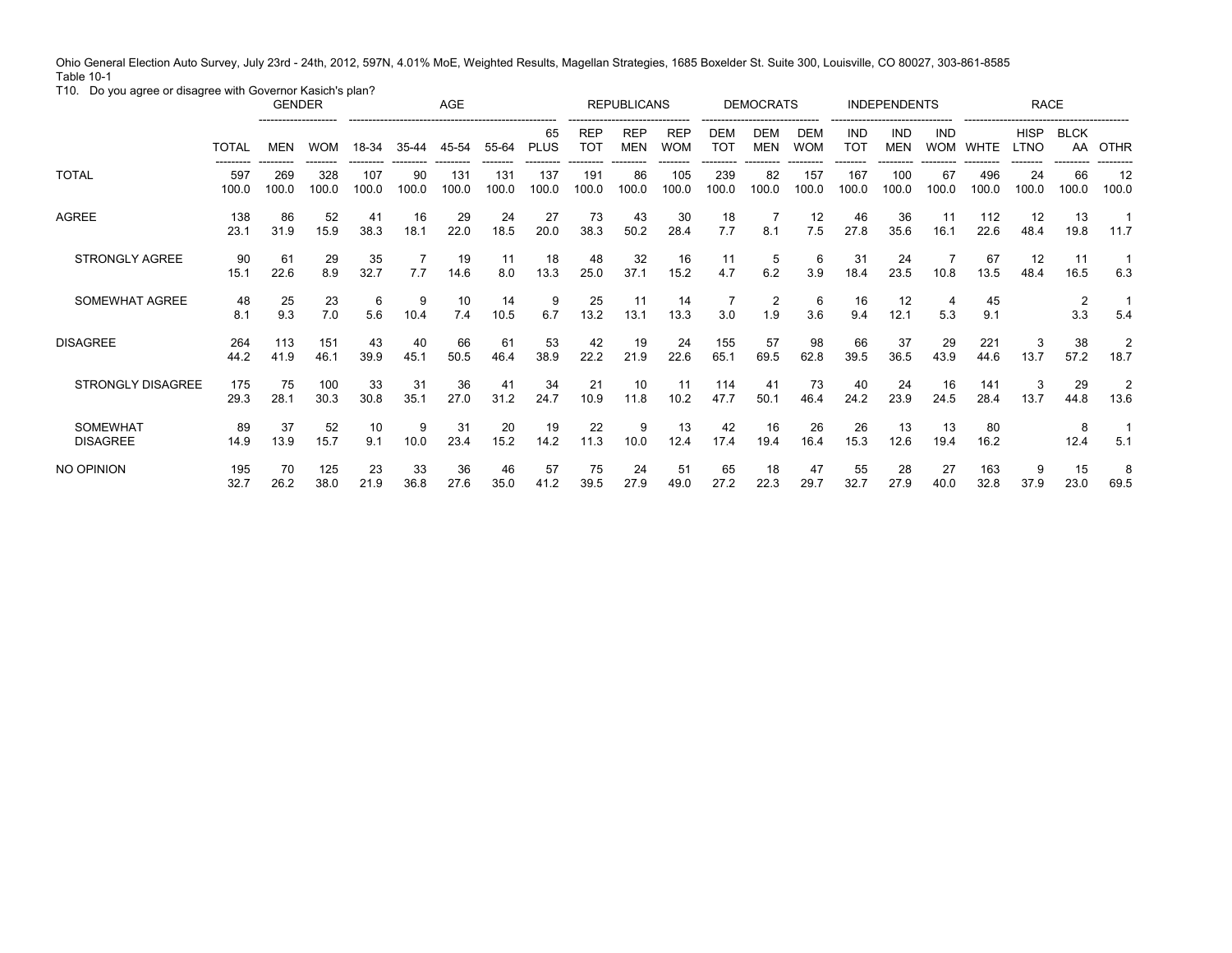Ohio General Election Auto Survey, July 23rd - 24th, 2012, 597N, 4.01% MoE, Weighted Results, Magellan Strategies, 1685 Boxelder St. Suite 300, Louisville, CO 80027, 303-861-8585 Table 11-1

T11. Which of the following options do you think is the most effective way to pay for a state income tax reduction? GENDER AGE REPUBLICANS DEMOCRATS INDEPENDENTS RACE -------------------- ----------------------------------------------------- ------------------------------- ------------------------------ ------------------------------- ------------------------------------------ TOTAL MEN WOM 18-34 35-44 45-54 --------- --------- -------- --------- --------- ---------55-64 PLUS --------65 ---------REPTOT ---------REPMEN ---------REPWOM --------DEM TOT ---------DEMMEN ---------DEMWOM ---------INDTOT --------INDMEN ---------INDWOM WHTE LTNO --------- ---------HISP BLCK -------- ---------**TOTAL** 597 100.0 269 100.0 328 100.0 107 100.0 90 100.0 131 100.0 131 100.0 137 100.0 191 100.0 86 100.0 105 100.0 239 100.0 82 100.0 157 100.0 167 100.0 100 100.0 67 100.0 496 100.0 24 100.0 100.0 CUT GOVT SPENDING 291 48.8 141 52.3 151 45.9 43 39.945 50.669 52.965 49.469 50.2128 66.958 67.8 69 66.159 24.9 18 22.141 26.3 104 62.464 63.940 60.2245 49.421 86.329.3USE GOVT SURPLUS 68 11.4 22 8.1 46 14.1 8 7.612 13.616 12.221 15.711 8.013 6.75 5.8 8 7.537 15.6 13 16.024 15.318 10.84 3.615 21.855 11.114.0INCREASE TAXES ON ALL INDUSTRIES 50 8.4 24 8.9 26 8.0 1211.5 33.1 1914.4 86.3 85.7 73.5 33.7 33.3 35 14.7 1315.8 2214.1 84.9 87.6 10.9 438.7 313.7 INCREASE TAXES ON CERTAIN INDUSTRIES 40 6.7 26 9.6 14 4.3 1412.6 6 6.3 75.575.3 74.8 2010.61618.7 43.9 13 5.6 4 5.2 95.763.955.4 11.6397.9 0.7 2.0NO OPINION 147 24.7 57 21.1 91 27.6 30 28.424 26.520 15.031 23.343 31.324 12.34 4.120 19.094 39.3 34 40.960 38.530 18.020 19.51015.611422.951.4 1.6

AA OTHR

66

19

9

34.7

34

---------

12 100.0

7 58.1

4 32.8

> 15.5